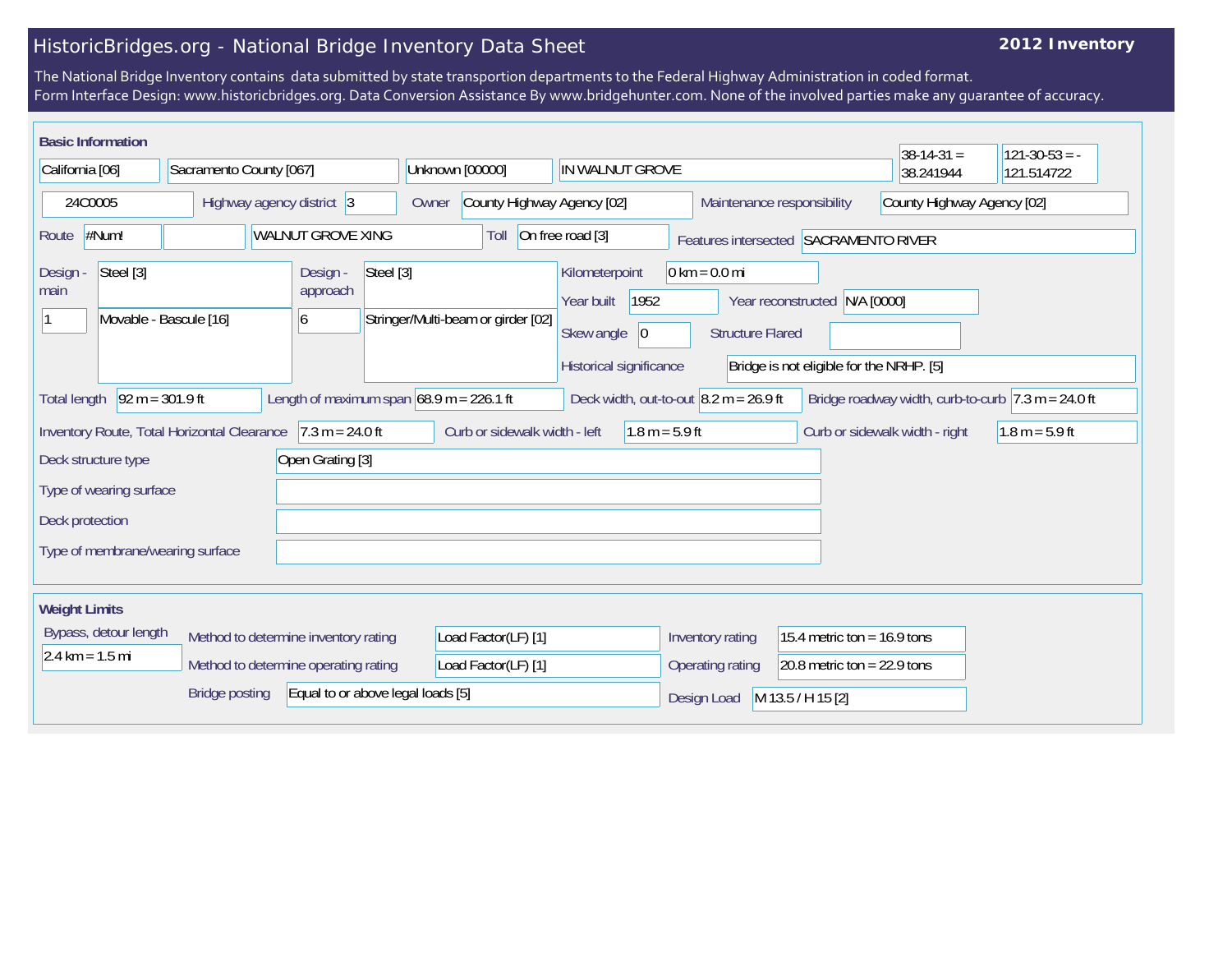| <b>Functional Details</b>                                                                                |                                                                                                                               |  |  |  |  |  |  |
|----------------------------------------------------------------------------------------------------------|-------------------------------------------------------------------------------------------------------------------------------|--|--|--|--|--|--|
| 6626<br>Average daily truck traffi<br>Average Daily Traffic                                              | Year 2009<br>2029<br>$ 10\rangle$<br>%<br>Future average daily traffic<br>16449<br>Year                                       |  |  |  |  |  |  |
| Other Principal Arterial (Urban) [14]<br>Road classification                                             | Approach roadway width<br>$27.4 m = 89.9 ft$<br>Lanes on structure 2                                                          |  |  |  |  |  |  |
| Type of service on bridge Highway-pedestrian [5]                                                         | Bridge median<br>Direction of traffic 2 - way traffic [2]                                                                     |  |  |  |  |  |  |
| Parallel structure designation<br>No parallel structure exists. [N]                                      |                                                                                                                               |  |  |  |  |  |  |
| Waterway [5]<br>Type of service under bridge                                                             | Navigation control on waterway (bridge permit required). [1]<br>Navigation control<br>Lanes under structure<br>$\overline{0}$ |  |  |  |  |  |  |
| $0.9 m = 3.0 ft$<br>Navigation vertical clearanc                                                         | Navigation horizontal clearance $61 m = 200.1 ft$                                                                             |  |  |  |  |  |  |
| Minimum navigation vertical clearance, vertical lift bridge                                              | Minimum vertical clearance over bridge roadway<br>$4.5 m = 14.8 ft$                                                           |  |  |  |  |  |  |
| Minimum lateral underclearance reference feature Feature not a highway or railroad [N]                   |                                                                                                                               |  |  |  |  |  |  |
| Minimum lateral underclearance on right $0 = N/A$                                                        | Minimum lateral underclearance on left $0 = N/A$                                                                              |  |  |  |  |  |  |
| Minimum Vertical Underclearance $ 0 = N/A$                                                               | Minimum vertical underclearance reference feature Feature not a highway or railroad [N]                                       |  |  |  |  |  |  |
| Appraisal ratings - underclearances N/A [N]                                                              |                                                                                                                               |  |  |  |  |  |  |
|                                                                                                          |                                                                                                                               |  |  |  |  |  |  |
| <b>Repair and Replacement Plans</b>                                                                      |                                                                                                                               |  |  |  |  |  |  |
| Type of work to be performed                                                                             | Work to be done by contract [1]<br>Work done by                                                                               |  |  |  |  |  |  |
| Replacement of bridge or other structure because<br>of substandard load carrying capacity or substantial | 1577000<br>315000<br>Bridge improvement cost<br>Roadway improvement cost                                                      |  |  |  |  |  |  |
| bridge roadway geometry. [31]                                                                            | $92 m = 301.9 ft$<br>Length of structure improvement<br>Total project cost<br>2650000                                         |  |  |  |  |  |  |
|                                                                                                          | 2010<br>Year of improvement cost estimate                                                                                     |  |  |  |  |  |  |
|                                                                                                          | Border bridge - state<br>Border bridge - percent responsibility of other state                                                |  |  |  |  |  |  |
|                                                                                                          | Border bridge - structure number                                                                                              |  |  |  |  |  |  |